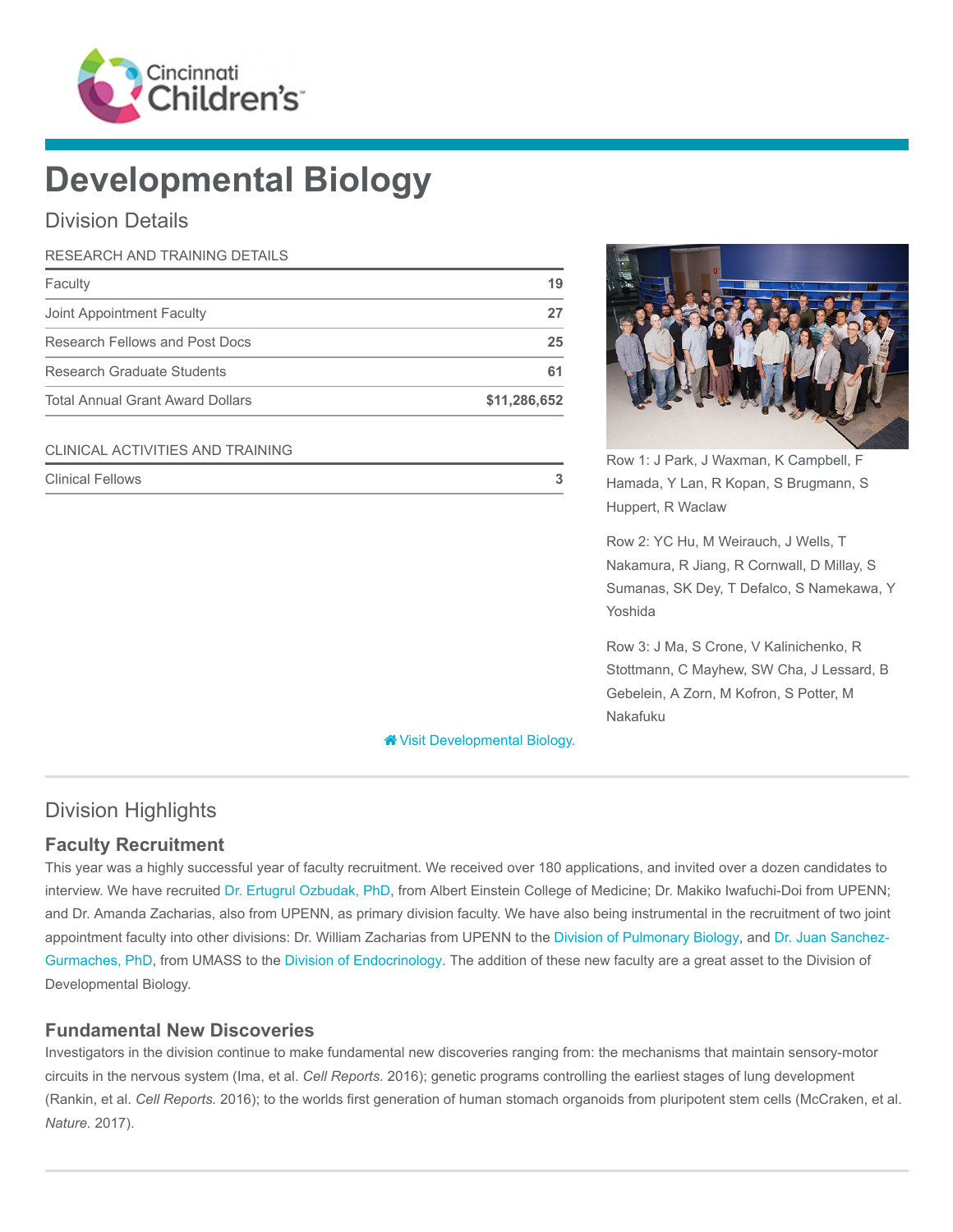#### Division Publications

- 1. [McCracken KW; Aihara E; Martin B; Rawford CMC; Broda T; Treguier J; Zhang X; Shannon JM; Montrose MH; Wells JM.](https://www.ncbi.nlm.nih.gov/pubmed/28052057) Wnt/betacatenin promotes gastric fundus specification in mice and humans. Nature. 2017; 541:182- 187.
- 2. [Session AM; Uno Y; Kwon T; Hapman JAC; Toyoda A; Takahashi S; Fukui A; Hikosaka A; Suzuki A; Kondo M.](https://www.ncbi.nlm.nih.gov/pubmed/27762356) Genome evolution in the allotetraploid frog Xenopus laevis. Nature. 2016; 538:336-343.
- 3. [Workman MJ; Mahe MM; Trisno S; Poling HM; Watson CL; Sundaram N; Chang CF; Schiesser J; Aubert P; Stanley EG.](https://www.ncbi.nlm.nih.gov/pubmed/27869805) Engineered human pluripotent-stem-cell-derived intestinal tissues with a functional enteric nervous system. Nature Medicine. 2017; 23:49-59.
- 4. [Gu Z; Serradj N; Ueno M; Liang M; Li J; Baccei ML; Martin JH; Yoshida Y.](https://www.ncbi.nlm.nih.gov/pubmed/28472660) Skilled Movements Require Non-apoptotic Bax/Bak Pathway-Mediated Corticospinal Circuit Reorganization. Neuron. 2017; 94:626-641.e4.
- 5. He D; Wang J; Lu Y; Deng Y; Zhao C; Xu L; Chen Y; Hu YC; Zhou W; Lu QR. lncRNA Functional Networks in Oligodendrocytes [Reveal Stage-Specific Myelination Control by an lncOL1/Suz12 Complex in the CNS.](https://www.ncbi.nlm.nih.gov/pubmed/28041882) Neuron. 2017; 93:362-378.
- 6. Cunningham TJ; Tabacchi M; Eliane JP; Tuchayi SM; Manivasagam S; Mirzaalian H; Turkoz A; Kopan R; Schaffer A; Saavedra AP. [Randomized trial of calcipotriol combined with 5-fluorouracil for skin cancer precursor immunotherapy.](https://www.ncbi.nlm.nih.gov/pubmed/27869649) Journal of Clinical Investigation. 2017; 127:106-116.
- 7. [Lages CS; Simmons J; Maddox A; Jones K; Karns R; Sheridan R; Shanmukhappa SK; Mohanty S; Kofron M; Russo P.](https://www.ncbi.nlm.nih.gov/pubmed/27641439) The Dendritic Cell-T Helper 17-Macrophage Axis Controls Cholangiocyte Injury and Disease Progression in Murine and Human Biliary Atresia. Hepatology. 2017; 65:174-188.
- 8. [Burk K; Mire E; Bellon A; Hocine M; Guillot J; Moraes F; Yoshida Y; Simons M; Chauvet S; Mann F.](https://www.ncbi.nlm.nih.gov/pubmed/28224988) Post-endocytic sorting of Plexin-D1 controls signal transduction and development of axonal and vascular circuits. Nature Communications. 2017; 8:14508-17.
- 9. Kovall RA; Gebelein B; Sprinzak D; Kopan R. [The Canonical Notch Signaling Pathway: Structural and Biochemical Insights](https://www.ncbi.nlm.nih.gov/pubmed/28486129) into Shape, Sugar, and Force. Developmental Cell. 2017; 41:228- 241.
- 10. Qi Y; Liu H; Lin X. [sumoylation Stabilizes Smoothened to Promote Hedgehog Signaling.](https://www.ncbi.nlm.nih.gov/pubmed/27875680) Developmental Cell. 2016; 39:385-387.
- 11. Nakafuku M; Gotz M; Petrik D. [Neurogenesis in the Developing and Adult Brain-Similarities and Key Differences.](https://www.ncbi.nlm.nih.gov/pubmed/27235475) Cold Spring Harbor perspectives in biology. 2016; 8:a018853.
- 12. [Xu X; Abdalla T; Bratcher PE; Jackson PL; Sabbatini G; Wells JM; Lou XY; Quinn R; Blalock JE; Clancy JP.](https://www.ncbi.nlm.nih.gov/pubmed/28381428) Doxycycline improves clinical outcomes during cystic fibrosis exacerbations. The European respiratory journal : official journal of the European Society for Clinical Respiratory Physiology. 2017; 49:1601102.
- 13. [Carmell MA; Dokshin GA; Skaletsky H; Hu Y-C; van Wolfswinkel JC; Igarashi KJ; Bellott DW; Nefedov M; Reddien PW; Enders GC.](https://www.ncbi.nlm.nih.gov/pubmed/27718356) A widely employed germ cell marker is an ancient disordered protein with reproductive functions in diverse eukaryotes. eLife. 2016; 5.
- 14. [Du Y; Kitzmiller JA; Sridharan A; Perl AK; Bridges JP; Misra RS; Pryhuber GS; Mariani TJ; Bhattacharya S; Guo M.](https://www.ncbi.nlm.nih.gov/pubmed/28070014) Lung Gene Expression Analysis (LGEA): an integrative web portal for comprehensive gene expression data analysis in lung development. Thorax. 2017; 72:481-484.
- 15. Imai F; Chen X; Weirauch MT; Yoshida Y. [Requirement for Dicer in Maintenance of Monosynaptic Sensory-Motor Circuits in the](https://www.ncbi.nlm.nih.gov/pubmed/27880894) Spinal Cord. Cell Reports. 2016; 17:2163-2172.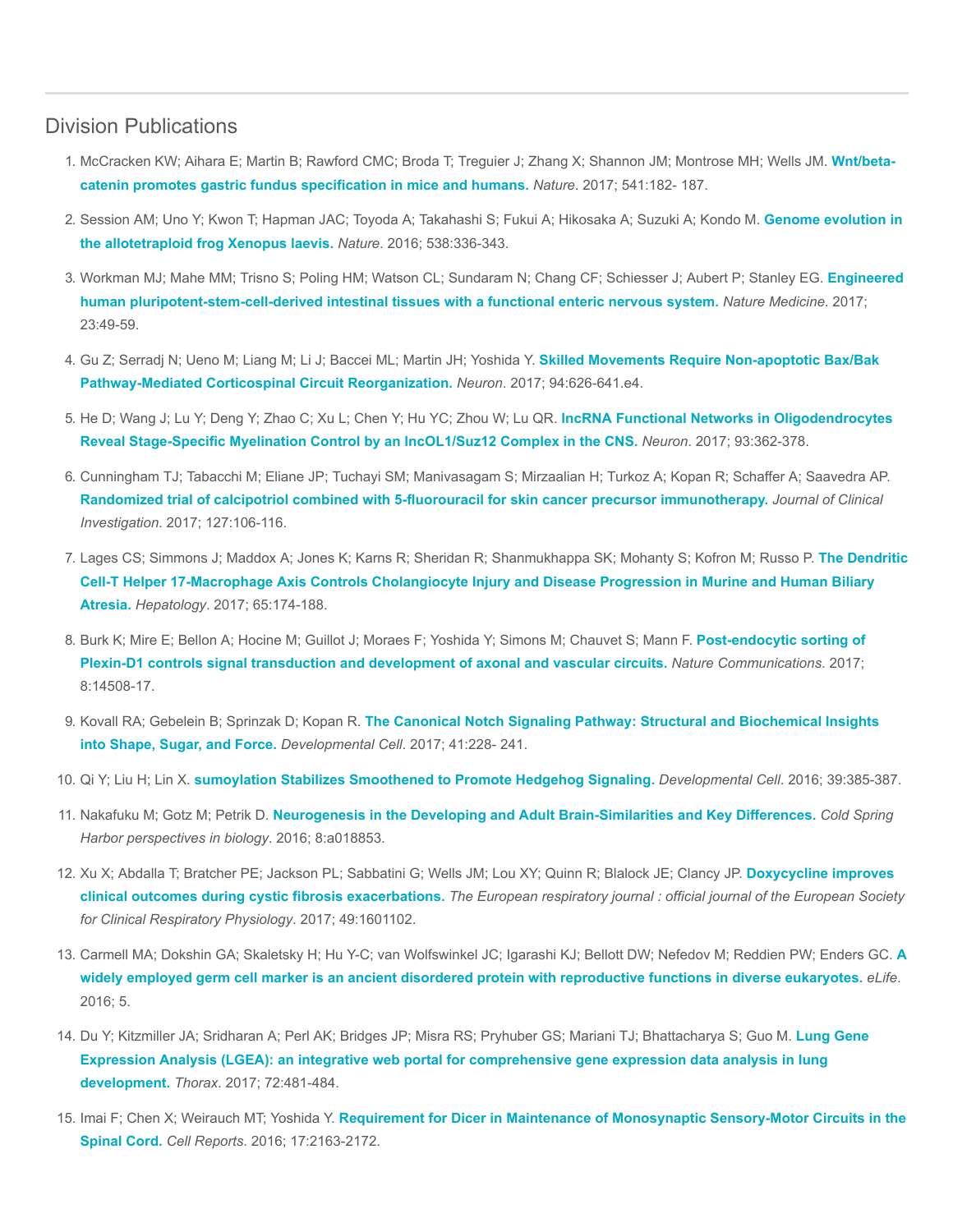- 16. Liu X; Uemura A; Fukushima Y; Yoshida Y; Hirashima M. [Semaphorin 3G Provides a Repulsive Guidance Cue to Lymphatic](https://www.ncbi.nlm.nih.gov/pubmed/27880905) Endothelial Cells via Neuropilin-2/PlexinD1. Cell Reports. 2016; 17:2299-2311.
- 17. [Nolan K; Kattamuri C; Rankin SA; Read RJ; Zorn AM; Thompson TB.](https://www.ncbi.nlm.nih.gov/pubmed/27524626) Structure of Gremlin-2 in Complex with GDF5 Gives Insight into DAN-Family-Mediated BMP Antagonism. Cell Reports. 2016; 16:2077 -2086.
- 18. [Salomonis N; Dexheimer PJ; Omberg L; Schroll R; Bush S; Huo J; Schriml L; Sui SH; Keddache M; Mayhew C.](https://www.ncbi.nlm.nih.gov/pubmed/27293150) Integrated Genomic Analysis of Diverse Induced Pluripotent Stem Cells from the Progenitor Cell Biology Consortium. Stem Cell Reports. 2016; 7:110-125.
- 19. [Honoré C; Rescan C; Hald J; McGrath PS; Petersen MBK; Hansson M; Klein T; Østergaard S; Wells JM; Madsen OD.](https://www.ncbi.nlm.nih.gov/pubmed/27615127) Revisiting the immunocytochemical detection of Neurogenin 3 expression in mouse and man. Diabetes, Obesity and Metabolism: a journal of pharmacology and therapeutics. 2016; 18 Suppl 1:10-22.
- 20. [Stevens ML; Chaturvedi P; Rankin SA; Macdonald M; Jagannathan S; Yukawa M; Barski A; Zorn AM.](https://www.ncbi.nlm.nih.gov/pubmed/28219948) Genomic integration of Wnt/beta-catenin and BMP/Smad1 signaling coordinates foregut and hindgut transcriptional programs. Development (Cambridge). 2017; 144:1283-1295.
- 21. [Arora N; Imran Alsous J; Guggenheim JW; Mak M; Munera J; Wells JM; Kamm RD; Asada HH; Shvartsman SY; Griffith LG.](https://www.ncbi.nlm.nih.gov/pubmed/28174251) A process engineering approach to increase organoid yield. Development (Cambridge). 2017; 144:1128-1136.
- 22. [Asai A; Aihara E; Watson C; Mourya R; Mizuochi T; Shivakumar P; Phelan K; Mayhew C; Helmrath M; Takebe T.](https://www.ncbi.nlm.nih.gov/pubmed/28275009) Paracrine signals regulate human liver organoid maturation from induced pluripotent stem cells. Development (Cambridge). 2017; 144:dev.142794.
- 23. McCauley HA; Wells JM. [Pluripotent stem cell-derived organoids: using principles of developmental biology to grow human](https://www.ncbi.nlm.nih.gov/pubmed/28292841) tissues in a dish. Development (Cambridge). 2017; 144:958-962.
- 24. [Brinkley JF; Fisher S; Harris MP; Holmes G; Hooper JE; Wang Jabs E; Jones KL; Kesselman C; Klein OD; Maas RL.](https://www.ncbi.nlm.nih.gov/pubmed/27287806) The FaceBase Consortium: a comprehensive resource for craniofacial researchers. Development (Cambridge). 2016; 143:2677-2688.
- 25. Lan Y; Zhang N; Liu H; Xu J; Jiang R. [Golgb1 regulates protein glycosylation and is crucial for mammalian palate](https://www.ncbi.nlm.nih.gov/pubmed/27226319) development. Development (Cambridge). 2016; 143:2344-2355.

### Grants, Contracts, and Industry Agreements

#### Annual Grant Award Dollars

| Investigator         | Title                                                                                                         | Sponsor                                                                     | ID           | <b>Dates</b>             | Amount    |
|----------------------|---------------------------------------------------------------------------------------------------------------|-----------------------------------------------------------------------------|--------------|--------------------------|-----------|
| Aaron Zorn, PhD      | Deciphering the Gene<br><b>Regulatory Network</b><br><b>Controlling Vertebrate</b><br><b>Endodermal Fates</b> | National Institutes of<br>Health (The Regents of the<br>Univ of California) | R01 HD073179 | 07/05/2013<br>04/30/2018 | \$100,000 |
| Rashmi Hegde, PhD    | Mechanism of Action of<br><b>Retinal Determination</b><br>Proteins                                            | National Institutes of<br>Health                                            | R01 EY014648 | 04/01/2014<br>03/31/2018 | \$315,900 |
| Sang-wook Cha, PhD   | Wnt/PCP Signaling in the<br>Intestinal Epithelium                                                             | National Institutes of<br>Health                                            | K01 DK101618 | 04/15/2014<br>02/28/2019 | \$128,976 |
| S Steven Potter, PhD | Recombineering Based<br>Analysis of Hox Function in                                                           | National Institutes of<br>Health                                            | R01 DK099995 | 08/08/2014               | \$339,300 |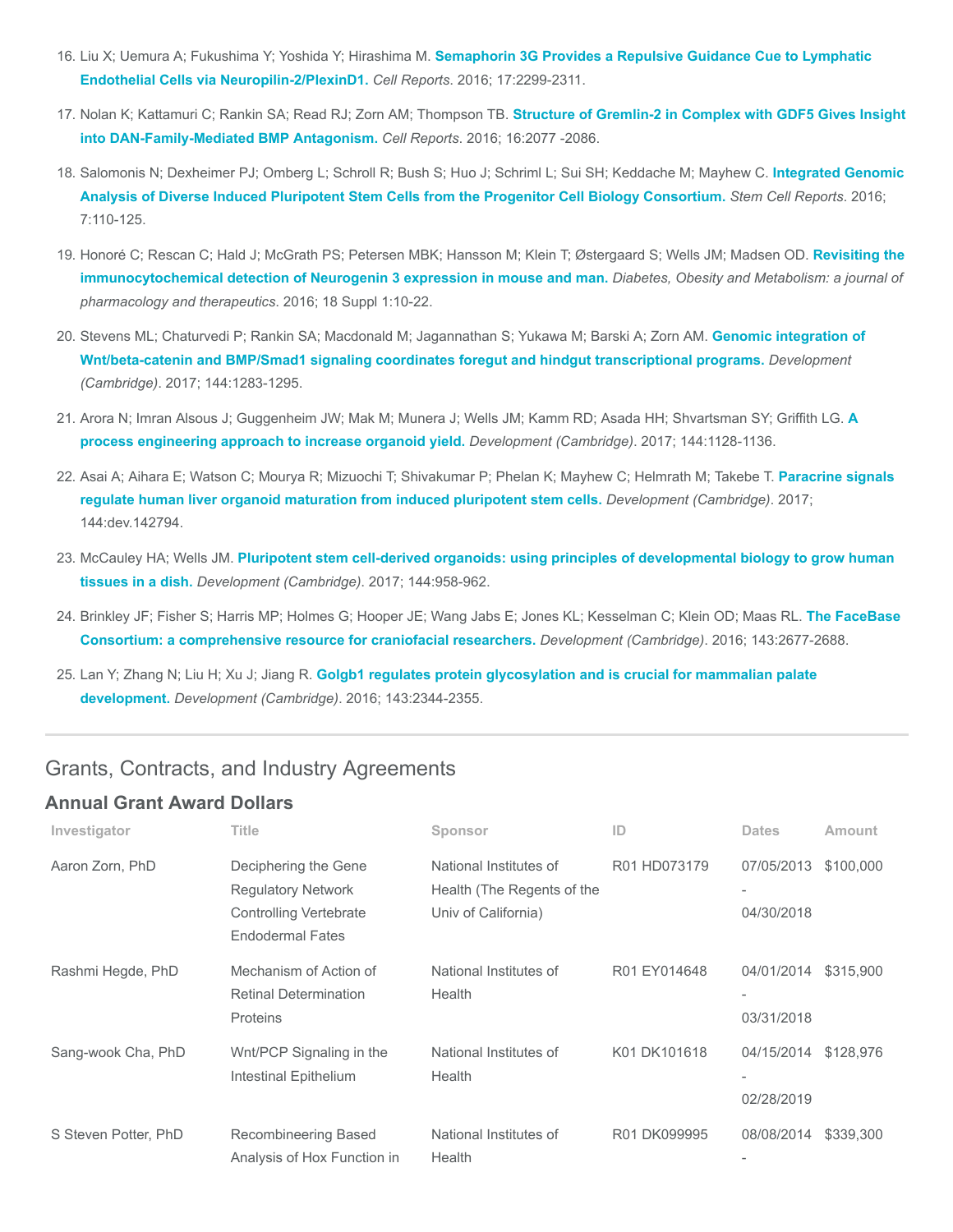|                                                        | Kidney Development                                                                              |                                                                                        |                       | 04/30/2018                           |           |
|--------------------------------------------------------|-------------------------------------------------------------------------------------------------|----------------------------------------------------------------------------------------|-----------------------|--------------------------------------|-----------|
| Aaron Zorn, PhD                                        | Molecular Basis of Digestive<br>System Development in                                           | National Institutes of<br>Health                                                       | R01 DK070858          | 04/01/2014                           | \$339,525 |
|                                                        | Xenopus                                                                                         |                                                                                        |                       | 03/31/2018                           |           |
| Kenneth J Campbell, PhD<br>Brian Gebelein, PhD         | Roles of Gsx factors in<br>Telencephalic Neurogenesis                                           | National Institutes of<br>Health                                                       | R01 NS044080          | 03/15/2014 \$492,671<br>02/28/2019   |           |
| Aaron Zorn, PhD                                        | Systematic improvement of<br>Xenopus Gene Annotations<br>and Reference Genomes                  | National Institutes of<br>Health (University of<br>California-Berkeley)                | R01 HD080708          | 08/01/2014 \$47.531<br>04/30/2018    |           |
| Yutaka Yoshida, PhD                                    | Semaphorin Signaling and<br>Regeneration of Corticospinal<br>Circuitry                          | NJ Commission Spinal<br>Cord Research (Rutgers<br>School Biomedical &<br>Health Scien) | CSCR14IRG001          | 06/15/2014 \$98,000<br>06/30/2017    |           |
| Quynh Van Ton, PhD                                     | Validation of Aneurysm<br>Associated Genes in a<br>Zebrafish Model                              | National Institutes of<br>Health                                                       | F32 HL124889          | 12/01/2014 \$57,066<br>11/30/2017    |           |
| Jorge Munera, PhD                                      | Human Intestinal Organoids<br>as a Model of Ulcerative<br>Colitis                               | Crohn's & Colitis<br>Foundation of America                                             | CCF-<br>Munera, Jorge | 07/01/2014 \$58,250<br>06/30/2017    |           |
| Raphael Kopan, PhD                                     | Imaging Notch Interactions<br>with Members of Its Pathway                                       | National Institutes of<br>Health (Washington<br>University)                            | P50 CA094056          | 01/01/2014 \$150,544<br>12/31/2016   |           |
| James Wells, PhD                                       | Intestinal Organoids as a<br>Model System for Studying<br><b>Enteric Disease</b>                | National Institutes of<br>Health (University of<br>Cincinnati)                         | U19 AI116491          | 03/01/2015 \$379,481<br>02/29/2020   |           |
| Aaron Zorn, PhD                                        | Structure-Function<br>Investigation of DAN-<br>mediated BMP Antagonism                          | National Institutes of<br>Health (University of<br>Cincinnati)                         | R01 GM114640          | 04/01/2015 \$20.678<br>01/31/2019    |           |
| Masato Nakafuku, MD,<br>PhD<br>Kenneth J Campbell, PhD | Molecular Control of<br>Neurogenesis in the Adult<br>Subventricular Zone                        | National Institutes of<br>Health                                                       | R01 NS069893          | 04/01/2015 \$482,627<br>03/31/2020   |           |
| Yutaka Yoshida, PhD                                    | Synapse Elimination in the<br>Central Nervous System                                            | National Institutes of<br>Health                                                       | R01 NS093002          | 07/15/2015 \$345,382<br>06/30/2020   |           |
| Xinhua Lin, PhD                                        | <b>Molecular Mechanisms</b><br>Regulating Intestinal Stem<br>Cell Activities and<br>Homeostasis | National Institutes of<br>Health                                                       | R01 GM115995          | 08/01/2015 \$277,290<br>04/30/2019   |           |
| Aaron Zorn, PhD                                        | Xenbase: The Xenopus Model National Institutes of<br>Organism Database                          | Health                                                                                 | P41 HD064556          | 12/11/2015 \$1,733,118<br>11/30/2020 |           |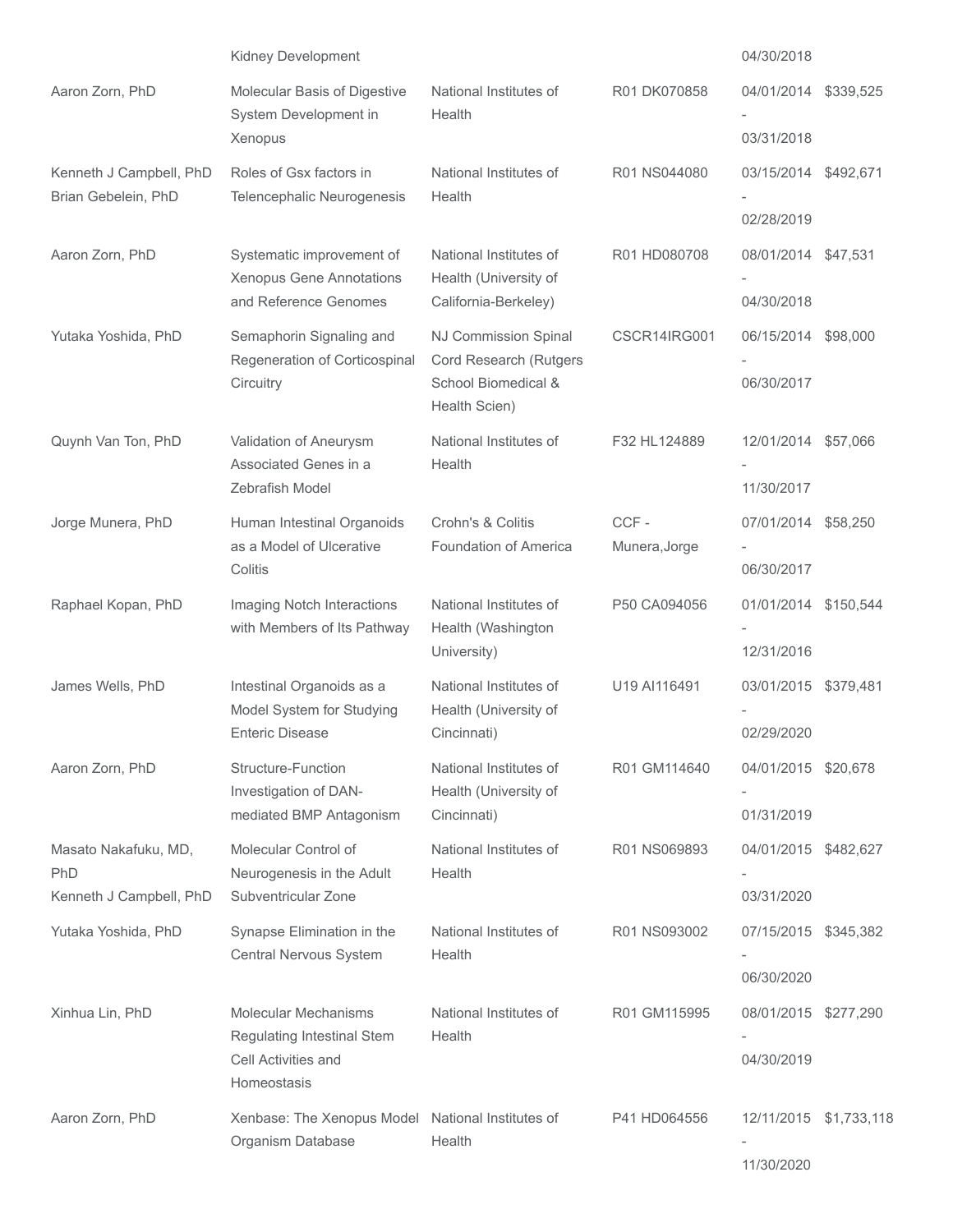| James Wells, PhD<br>Michael Anthony<br>Helmrath, MD | Establishment of In Vitro and<br>In Vivo Models of Human<br><b>Gastrointestinal Organoids</b><br>with a Functional ENS                     | National Institutes of<br>Health                                           | U18 EB021780   | 09/30/2015 \$167,665<br>07/31/2018 |          |
|-----------------------------------------------------|--------------------------------------------------------------------------------------------------------------------------------------------|----------------------------------------------------------------------------|----------------|------------------------------------|----------|
| Raphael Kopan, PhD                                  | The Mechanism Regulating<br>Renal Progenitor Aging                                                                                         | National Institutes of<br>Health                                           | R01 DK106225   | 04/01/2016 \$459,900<br>01/31/2021 |          |
| Saulius Sumanas, PhD                                | Role of Collagen XXII in<br>Vascular Stability                                                                                             | Amer Heart Assoc - Ohio<br>Affiliate, Inc                                  | 16GRNT27370004 | 01/01/2016 \$77,000<br>06/14/2017  |          |
| S Steven Potter, PhD                                | Atlas of Autonomic and<br>Neuromodulatory Lineages in<br>the Developing Lower Urinary<br>Tract                                             | National Institutes of<br>Health (Vanderbilt<br>University Medical Center) | U01 DK110804   | 09/17/2016 \$60,438<br>05/31/2021  |          |
| S Steven Potter, PhD                                | <b>Exploratory Statistical</b><br>Analysis of Differential<br>Network Behaviors Based on<br>Gene Expression Atlas of<br>Palate Development | National Institutes of<br>Health (University of<br>Florida)                | R03 DE025625   | 08/15/2016 \$17,871<br>07/31/2018  |          |
| Jennifer A Schumacher,<br>PhD                       | The Role of<br>Fibronectin/Integrin and BMP<br>Signaling in Endocardial<br>Morphogenesis and<br>Differentiation                            | American Heart<br>Association - National                                   | 16SDG27330007  | 01/01/2016 \$77,000<br>12/31/2019  |          |
| Saulius Sumanas, PhD                                | Characterization of a Novel<br>Hematopoietic Site                                                                                          | National Institutes of<br>Health                                           | R21 AI128445   | 12/01/2016 \$234,000<br>11/30/2018 |          |
| Raphael Kopan, PhD                                  | Assessing the Therapeutic<br>Window for Future Anti-Notch<br><b>Dimerization Agents</b>                                                    | National Institutes of<br>Health                                           | R01 CA163653   | 07/01/2013 \$311,165<br>04/30/2018 |          |
| Heather A McCauley, PhD                             | Enteroendocrine Cells,<br><b>Nutrition &amp; Metabolic Disease</b>                                                                         | <b>American Diabetes</b><br>Association                                    | 1-17-PDF-102   | 01/01/2017 \$53,680<br>12/31/2019  |          |
| Rulang Jiang, PhD                                   | Molecular Patterning of<br><b>Mammalian Dentition</b>                                                                                      | National Institutes of<br>Health                                           | R01 DE018401   | 09/12/2013 \$516,799<br>06/30/2018 |          |
| Rulang Jiang, PhD                                   | Molecular Regulation of<br>Palate Development                                                                                              | Shriners Hospitals for<br>Children- (Shriners<br>Hospital for Children)    | 85900          | 01/01/2017 \$245,000<br>12/31/2021 |          |
| Aaron Zorn, PhD                                     | Osr Transcription Factors<br>Regulate Embryonic Lung<br>Development                                                                        | National Institutes of<br>Health                                           | R01 HL114898   | 08/10/2012 \$382,500<br>06/30/2018 |          |
| James Wells, PhD                                    | ASCENT--Advanced                                                                                                                           | California Institute                                                       | TRAN1-08471    | 07/01/2016                         | \$99,999 |